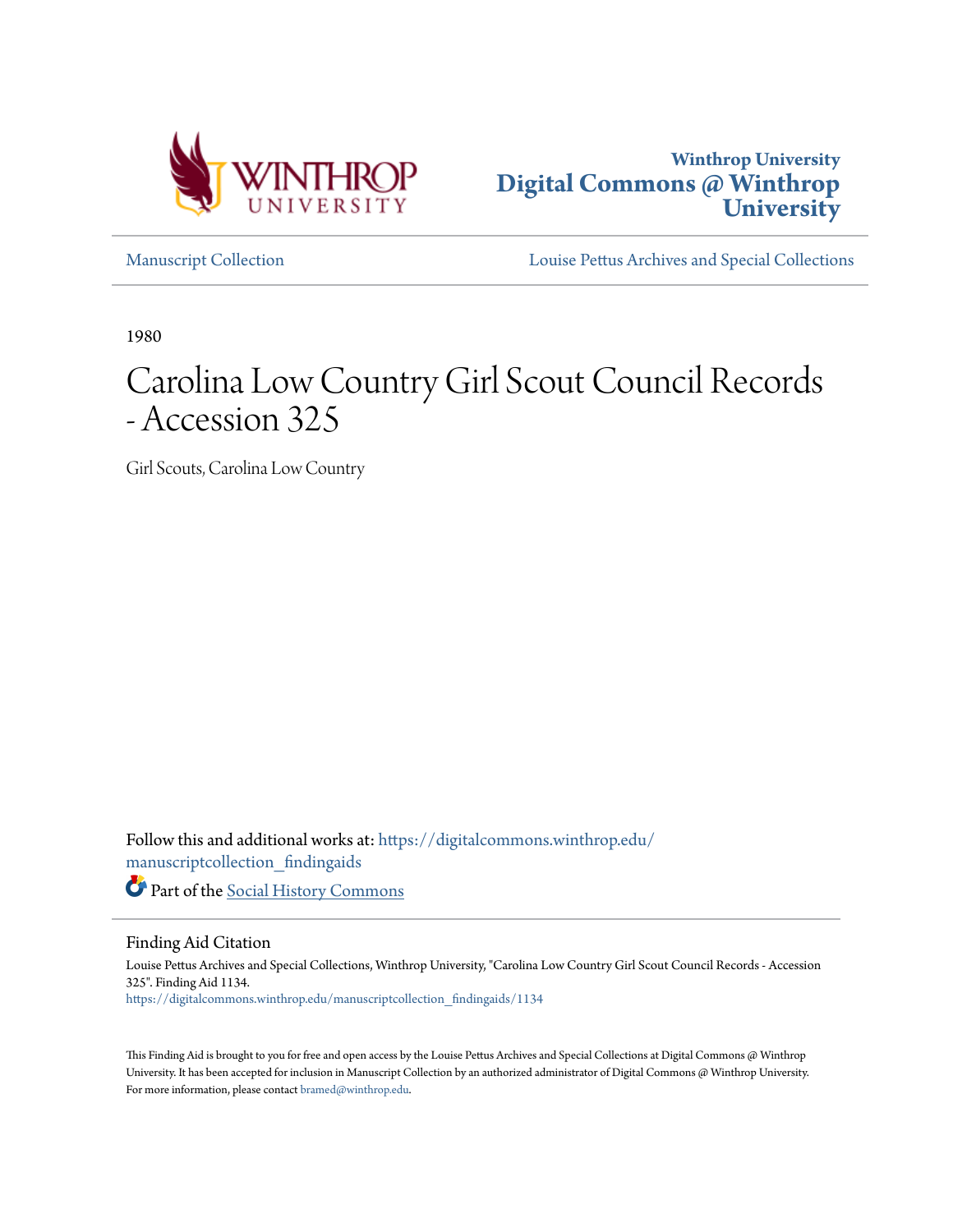## **WINTHROP UNIVERSITY LOUISE PETTUS ARCHIVES & SPECIAL COLLECTIONS**

# **MANUSCRIPT COLLECTION**

# **ACCESSION 325**

# **CAROLINA LOW COUNTRY GIRL SCOUT COUNCIL RECORDS**

1911-1981

33 Boxes, 164 Folders, & 86 Bound Volumes

**COLLED**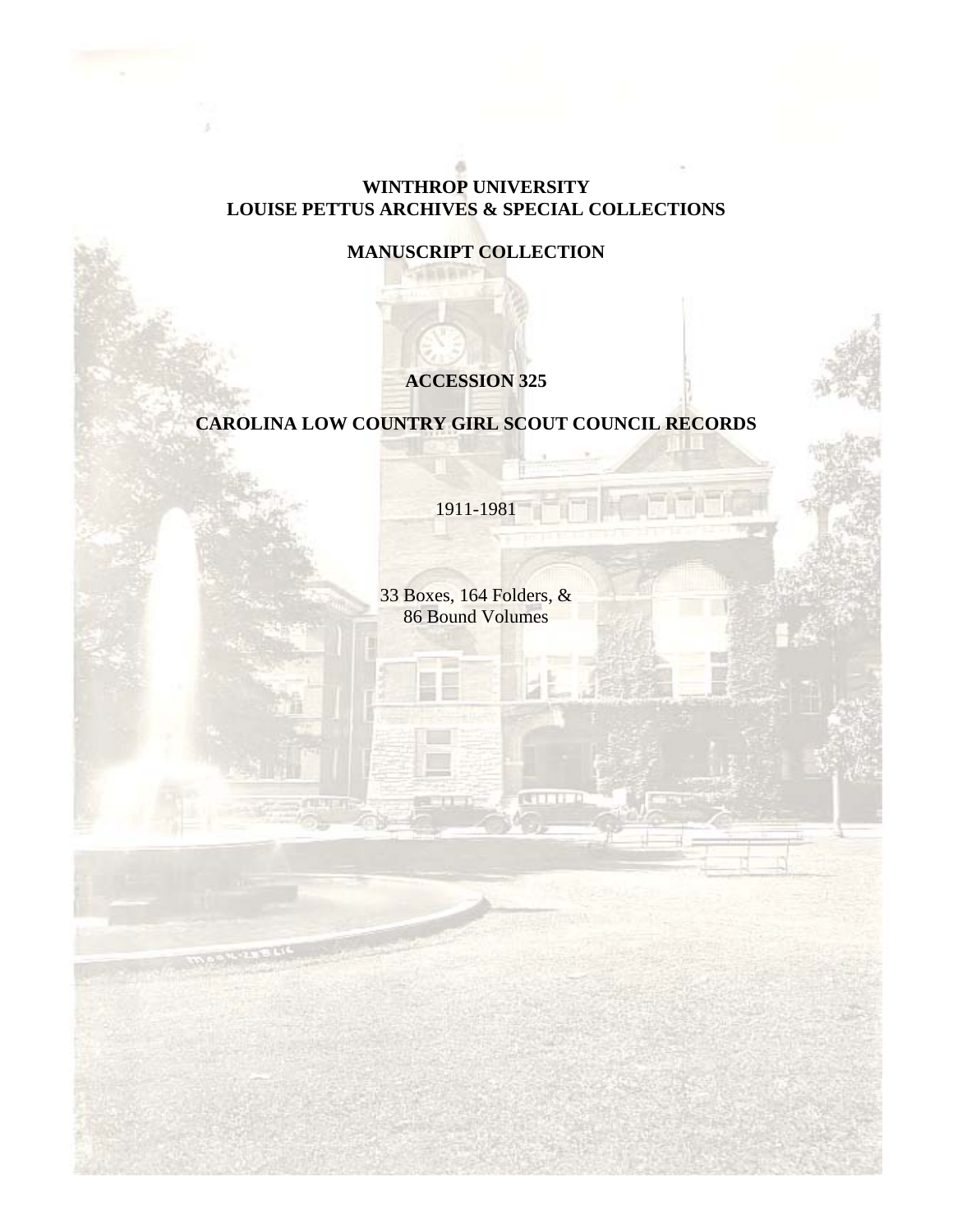#### **WINTHROP UNIVERSITY LOUISE PETTUS ARCHIVES AND SPECIAL COLLECTIONS**

#### **MANUSCRIPT COLLECTION**

ADDITIONS: \_\_\_, \_\_, DATE: <u>April 8, 1985</u>

ACC. NO.: 325 **PROCESSED BY: Pam Carns** NO. OF SECTIONS: 2

#### **CAROLINA LOW COUNTRY GIRL SCOUT COUNCIL RECORDS**

**I** 

The records of the Carolina Low Country Girl Scout Council were deposited with the Archives on June 3, 1980, by Mrs. Thelma Holt, Chief Executive Director, at 2400 Air Park Road, Charleston Heights, S.C. 29405.

> Linear feet of shelf space occupied: 8.25 & 86 bound volumes Approximate number of pieces: 16,500

Restrictions: Open to researchers under the rules and regulations of the Louise Pettus Archives & Special Collections at Winthrop University.

Literary Rights: For information concerning literary rights please contact the Louise Pettus Archives & Special Collections at Winthrop University.

Notices were released to the NUCMC on April 4, 1985 (see collection control file for any additional notices).

Scope and Content Note: **This collection is a valuable source of girl scouting records in South Carolina during the twentieth century. While the Carolina Low Country Girl Scouts (CLCGS) was chartered in 1924, the records begin earlier with the organization of the CLCGS and continue until the late 1970s.** 

**The collection consists of organizational records, financial records, troop registrations and membership lists, news releases, Juliette Low Region VI records, newsletters, and records relating to camps and annual conventions. Other records include program activities, scrapbooks, newspaper clippings, photographs, slides, and memorabilia.** 

**These records give a good overview of the CLCGS' history. They also provide a good representation of girl scouting and the events and activities which accompany an organization of this kind**.

Transfer of Items: Duplicate materials, including photographs and slides were returned to Mrs. Thelma Holt on April 22, 1985. National Girl Scout publications were transferred to Ms. Martha Benn, Director, Edith Macy Conference Center-Chappaqua Road, Briarcliff Manor, N.Y. 10510 on April 22, 1985.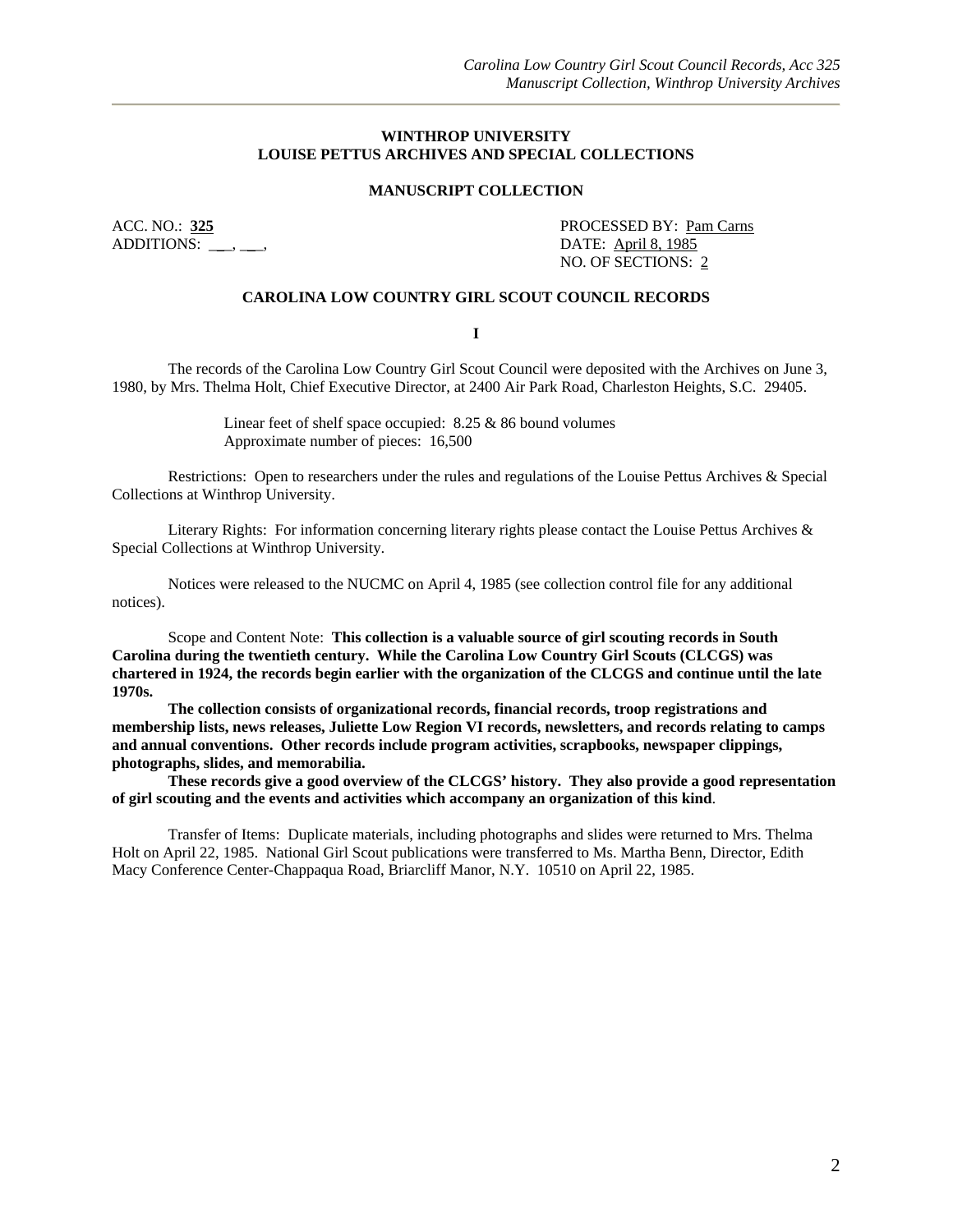#### **DESCRIPTION OF SERIES**

|                   | <b>Box(es)</b> Folder(s)    | <b>Series</b>                                                                                                                                                                                                                                                                                                                                                                                                                                                                                                                     | Year(s)                                                                                  |  |  |  |
|-------------------|-----------------------------|-----------------------------------------------------------------------------------------------------------------------------------------------------------------------------------------------------------------------------------------------------------------------------------------------------------------------------------------------------------------------------------------------------------------------------------------------------------------------------------------------------------------------------------|------------------------------------------------------------------------------------------|--|--|--|
|                   |                             | A) ORGANIZATIONAL RECORDS                                                                                                                                                                                                                                                                                                                                                                                                                                                                                                         |                                                                                          |  |  |  |
| 1                 | 1                           | <b>HISTORIES</b><br>Consists of histories of both the Carolina Low Country Girl Scouts<br>(CLCGS) and the beginnings of the national Girl Scout Organization in<br>Savannah, Georgia. Also included is a 1930 lease and a 1928 girl scout<br>diary, written by Charleston girl scout counselor, Clarissa Kennedy.<br>Included in the national history of girl scouting is an "Early History of Girl<br>Scouts" by Edith D. Johnston, the first National Secretary, explaining the<br>beginnings of girl scouting. No arrangement. | 1923-1939,<br>1942, 1956, nd                                                             |  |  |  |
| 1                 | $1-5$                       | CONSTITUTIONS AND RELATED ORGANIZING<br><b>RECORDS</b><br>Consists of the Constitution of the Charleston Council of Girl Scouts and<br>suggested amendments, Applications for Charter for Local Councils,<br>Council Charters, Troop and Troop Committee Registrations, Girl Scout<br>Captain and Girl Scout Lieutenant Applications for Commission, also an<br>employment contract between the local director and the Council of Girl<br>Scouts and an employment application. In chronological order.                           | 1926-1941,<br>1943, 1945-<br>1949, 1951,<br>1961, nd                                     |  |  |  |
| $2 - 3$           | $6 - 12$                    | <b>MINUTES</b><br>Consists of annual and monthly council meeting minutes and their<br>attendance records, executive board and committee meeting minutes, the<br>Girl Scout Captain's Club minutes and relating material. In chronological<br>order.                                                                                                                                                                                                                                                                               | 1921, 1923-<br>1927, 1929-<br>1933, 1937-<br>1949, nd                                    |  |  |  |
| $3 - 5$           | 13-22                       | <b>REPORTS</b><br>Consists of Local Council Annual Reports, Commissioner's Annual<br>Reports, Troop Service Unit Reports, and Local Director's Reports. Also<br>included are Treasurer's Reports with related correspondence and various<br>committee reports. In chronological order.                                                                                                                                                                                                                                            | 1926-1947,<br>1977, nd                                                                   |  |  |  |
| 5                 | 23                          | <b>CORRESPONDENCE</b><br>Consists of mainly correspondence between staff members. Also included<br>is correspondence from Phyllis Wyatt, an Ashley Hall Girl Scout, who<br>retired to England. In chronological order.                                                                                                                                                                                                                                                                                                            | 1925-1927,<br>1929, 1933,<br>1935, 1936,<br>1941, 1952,<br>1953, 1955,<br>1974, 1979, nd |  |  |  |
|                   | <b>B) FINANCIAL RECORDS</b> |                                                                                                                                                                                                                                                                                                                                                                                                                                                                                                                                   |                                                                                          |  |  |  |
| 5<br>47 bd. vols. | 24                          | <b>FINANCIAL LEDGERS</b><br>Consists of financial ledgers that list the CLCGS' assets, liabilities,<br>income, and expense. In chronological order.                                                                                                                                                                                                                                                                                                                                                                               | 1929-1966,<br>1971                                                                       |  |  |  |
| 5-6               | $25-29$                     | PAYROLL REGISTERS<br>Consists of employee salary worksheets and related papers. Included are<br>the salaries of active and inactive professional employees, clerical<br>employees, and Agnes Ann employees. In chronological order.                                                                                                                                                                                                                                                                                               | 1964-1968,<br>1970, 1971                                                                 |  |  |  |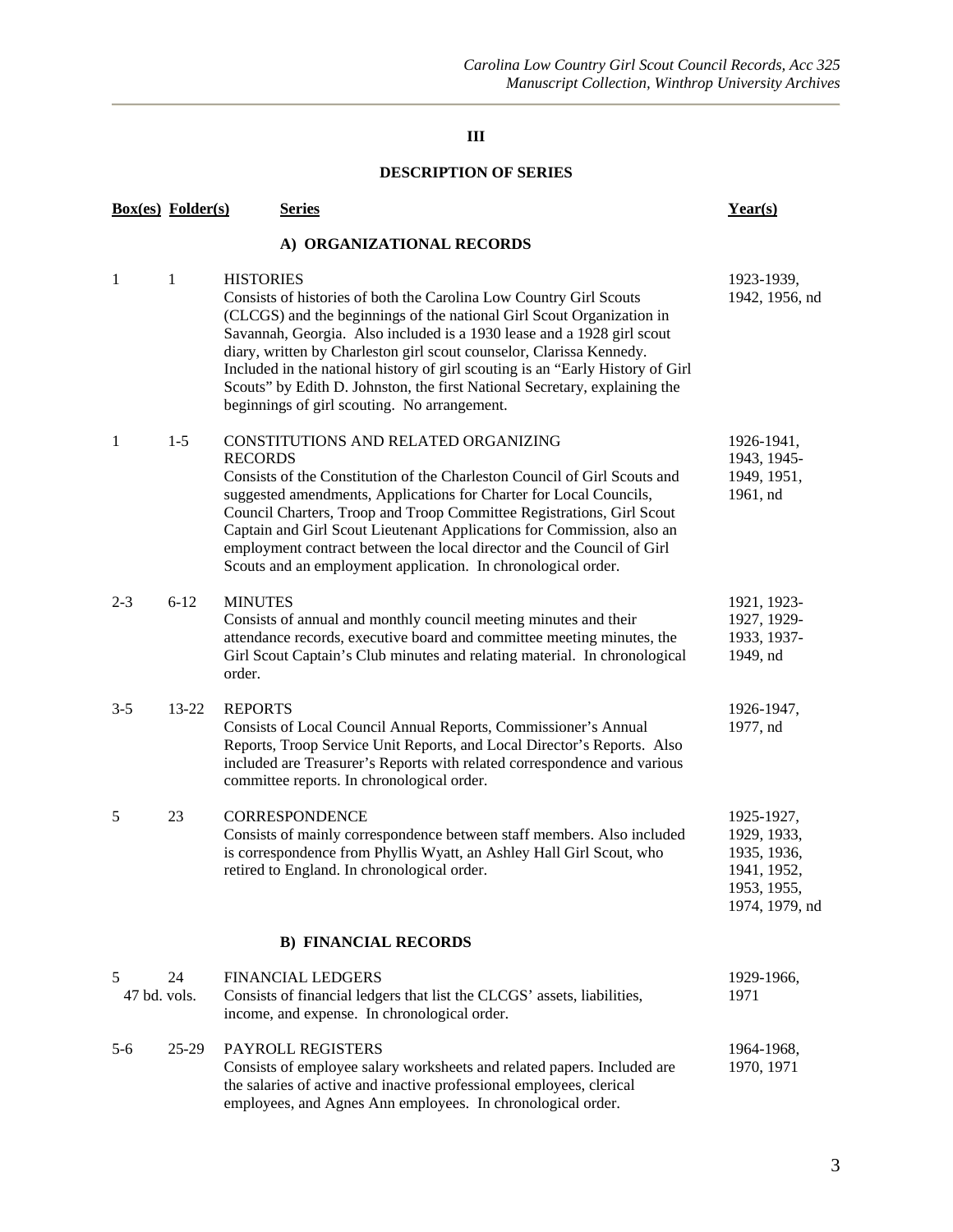|   | <b>Box(es)</b> Folder(s) | <b>Series</b>                                                                                                                                                                                                                                                                                    | Year(s)                                        |
|---|--------------------------|--------------------------------------------------------------------------------------------------------------------------------------------------------------------------------------------------------------------------------------------------------------------------------------------------|------------------------------------------------|
| 6 | 30                       | <b>TAX RECORDS</b><br>Consists of Employer's Quarterly Federal Tax Returns which list employees<br>and wages. In chronological order.                                                                                                                                                            | 1968-1973                                      |
| 6 | 31                       | POSTAL SERVICE EXPENSE RECORDS<br>Consists of postage receipts, forms for the circulation postage of the<br>CLCGS newsletter "The Grapevine," and statements for mailing matter<br>with permit imprints. In chronological order.                                                                 | 1965                                           |
| 6 | 32                       | <b>DONATION CARDS</b><br>Consists of donation cards subscribing money to the<br>CLCGS from clubs, merchants, and various other people<br>in the community of St. George, S.C. In chronological order.                                                                                            | 1965-1966                                      |
| 6 | 33                       | <b>FINANCIAL CAMP RECORDS</b><br>Consists of a Hampton Park Day Camp account book and account registers<br>of the Plantation Established Camp which list the camps' expenses. In<br>chronological order.                                                                                         | 1944-1948,<br>1963                             |
| 7 | 34                       | <b>GENERAL FINANCIAL FOLDER</b><br>Consists of a Liberty Life investment security, a Homes Federal Savings<br>and Loan audit verification, and audit notes. In chronological order.                                                                                                              | 1965, 1971,<br>1972                            |
|   |                          | C) TROOP REGISTRATIONS AND MEMBERSHIP LISTS                                                                                                                                                                                                                                                      |                                                |
| 7 | $35 - 36$                | <b>MEMBERSHIP LISTS</b><br>Consists of lists of officers, troop committee members, and also girl scouts<br>and brownies in specific troops. In chronological order.                                                                                                                              | 1926-1935                                      |
| 7 | 37                       | <b>TROOP REGISTRATION CARDS</b><br>Consists of cards listing specific troop affiliations, meeting places, and<br>number of members. Other cards include members of troop committees and<br>members of troops. Also included are individual cards on officers and girl<br>scouts. No arrangement. | 1927-1942                                      |
| 7 | 38                       | <b>ADULT MEMBERSHIP CARDS</b><br>Consists of adult membership cards from the Girl Scouts National<br>Headquarters. Clarissa D. Kennedy, Florence Illing, Mrs. E.E. Towell, and<br>Jennifer L. White are certified as members. In chronological order.                                            | 1929-1936,<br>1946-1951,<br>1956-1979,<br>1981 |
|   |                          | D) NEWS RELEASES AND REPRODUCTIVE GRAPHICS                                                                                                                                                                                                                                                       |                                                |
| 7 | 39                       | <b>NEWS RELEASES</b><br>Consists of weekly news releases from the Girl Scout News Bureau in New<br>York City. These releases contain feature stories and promotional material.<br>In chronological order.                                                                                        | 1931                                           |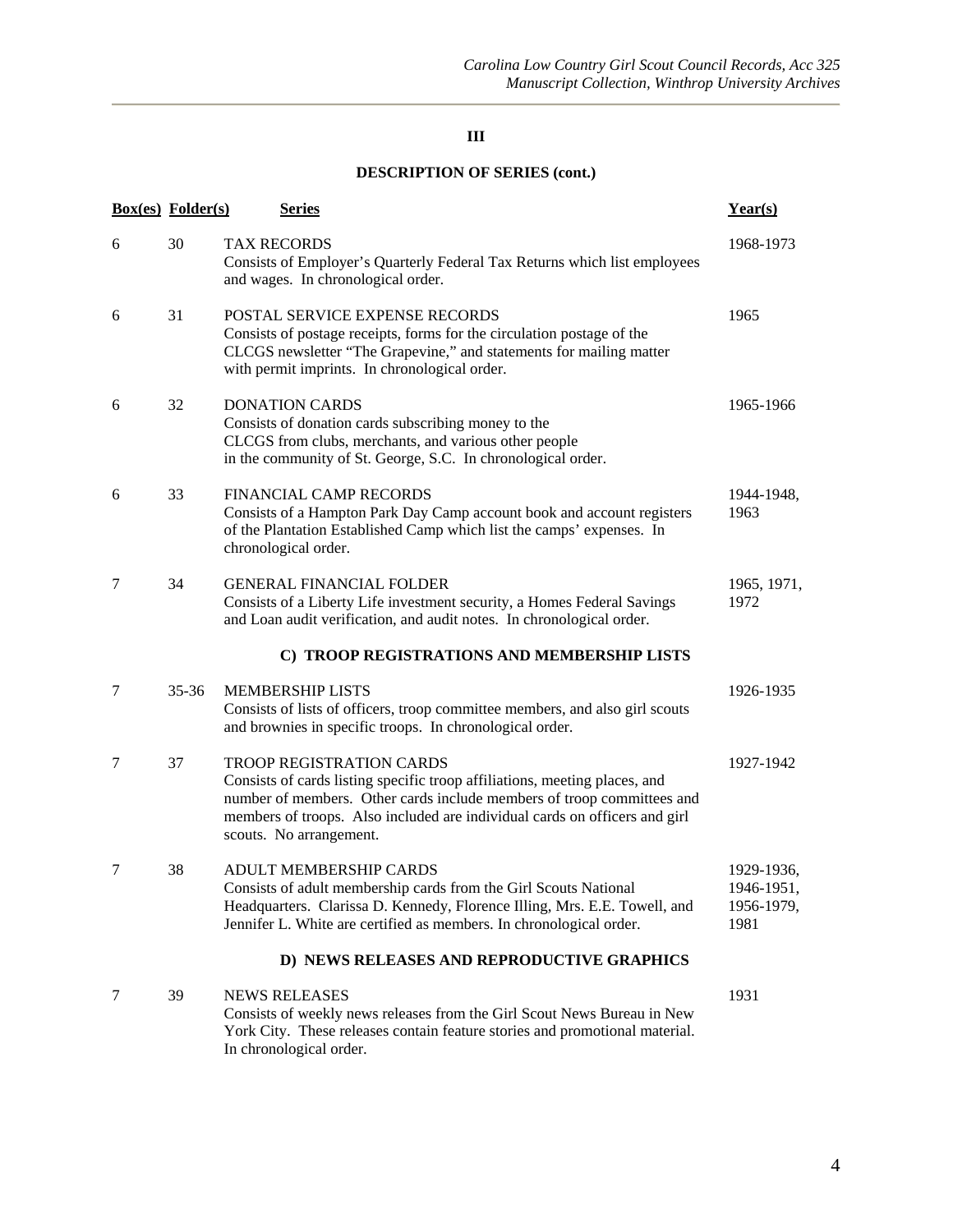|   | <b>Box(es)</b> Folder(s) |                 | <u>Series</u>                                                                                                                                                                                                                                                                                                                                                            | Year(s)                            |
|---|--------------------------|-----------------|--------------------------------------------------------------------------------------------------------------------------------------------------------------------------------------------------------------------------------------------------------------------------------------------------------------------------------------------------------------------------|------------------------------------|
| 7 | 40                       | arrangement.    | <b>GIRL SCOUT PROMOTIONAL LITERATURE</b><br>Consists of a brochure-"How You Can Help Girls in Your Community," a<br>pamphlet about CLCGS, and various other promotional material. No                                                                                                                                                                                     | 1956, 1962, nd                     |
| 7 | 41                       |                 | REPRODUCTIVE GRAPHICS<br>Consists of different drawings made for reproduction. No arrangement.                                                                                                                                                                                                                                                                           | nd                                 |
|   |                          |                 | E) RECORDS RELATING TO THE JULIETTE LOW<br><b>REGION VI</b>                                                                                                                                                                                                                                                                                                              |                                    |
| 8 | 42                       |                 | <b>JULIETTE LOW REGION VI CONFERENCE PROGRAMS &amp;</b><br><b>REGIONAL BULLETINS</b><br>Consists of annual conference programs with listings of the scheduled<br>activities. Also included are bulletins announcing the conferences. In<br>chronological order.                                                                                                          | 1928, 1930-<br>1936, 1956,<br>1961 |
| 8 | 43                       | order.          | VARIOUS RECORDS RELATING TO THE JULIETTE<br><b>LOW REGION VI</b><br>Consists of the following publications: History of Juliette Low Region VI<br>Girl Scouts of the United States of America 1912-1958 and Juliette Low<br>World Friendship Fund Report 1949. Also included are articles on the<br>Friendship Fund and a brochure on Camp Juliette Low. In chronological | 1936, 1949,<br>1958, nd            |
|   |                          |                 | F) NEWSLETTERS                                                                                                                                                                                                                                                                                                                                                           |                                    |
| 8 | 44-47                    |                 | THE GRAPEVINE<br>Consists of the monthly CLCGS publication "The Grapevine" which tells<br>about their current events and activities. In chronological order.                                                                                                                                                                                                             | 1961-1968,<br>1970-1973, nd        |
| 9 | 48                       |                 | THE GREEN AND GOLD<br>Consists of the weekly Camp Agnes Ann publication "The Green and Gold"<br>which focuses on camp life and the campers. In chronological order.                                                                                                                                                                                                      | 1931                               |
|   |                          |                 | G) RECORDS RELATING TO CAMPS                                                                                                                                                                                                                                                                                                                                             |                                    |
| 9 | 49                       | <b>DAY CAMP</b> | Consists of brochures describing the day camps and their programs and<br>Reports of Girl Scout Day Camp. Day camps mentioned are Pinckney's<br>Farm, Hampton Park, St. Andrew's Parish, and Indian Hill. In<br>chronological order.                                                                                                                                      | 1936, 1937,<br>1946-1978, nd       |
| 9 | 50                       |                 | <b>CAMP FOREST</b><br>Consists of Reports of the Girl Scout Established Camp at Camp Forest<br>which is located in Cheraw, S.C. Also included are Camp Forest brochures,<br>a description of a camp period by Senior Counselor Jean Mostrom, and a<br>Camp Forest American Camping Association Certificate of Membership.<br>In chronological order.                     | 1946, 1947,<br>1949, 1955, nd      |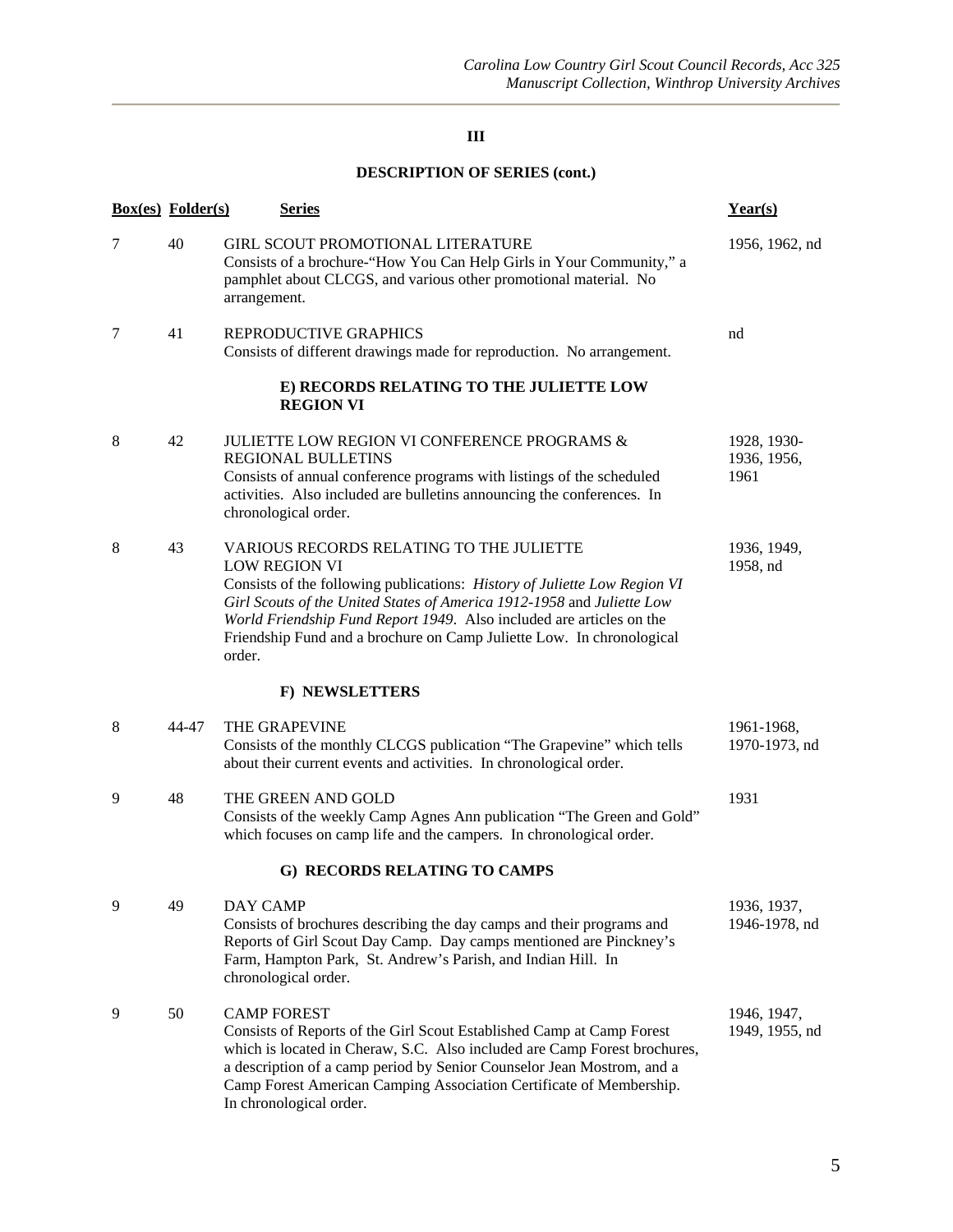|           | <b>Box(es)</b> Folder(s) |                  | <b>Series</b>                                                                                                                                                                                                                                                                                                                                                                                    | Year(s)                                     |  |  |  |  |
|-----------|--------------------------|------------------|--------------------------------------------------------------------------------------------------------------------------------------------------------------------------------------------------------------------------------------------------------------------------------------------------------------------------------------------------------------------------------------------------|---------------------------------------------|--|--|--|--|
| $10 - 11$ | 51-56                    |                  | <b>CAMP AGNES ANN</b><br>Consists of the local director's camp reports at Camp Agnes Ann, located at<br>Yongue's Island, S.C., also, Reports of Local Girl Scout Camp Committee<br>and Reports of Girl Scout Established Camp relating to Camp Agnes Ann<br>scrapbooks by counselor Clarissa Kennedy containing photographs,<br>newspaper clippings, and correspondence. In chronological order. | 1924-1936, nd                               |  |  |  |  |
|           |                          |                  | H) RECORDS RELATING TO ANNUAL CONVENTIONS                                                                                                                                                                                                                                                                                                                                                        |                                             |  |  |  |  |
| 11        | 57                       |                  | <b>REGIONAL CONVENTIONS</b><br>Consists of convention program notes, correspondence, and delegate<br>lists. Conventions are held in Jacksonville, Florida; Savannah, Georgia; and<br>Charleston, South Carolina. In chronological order.                                                                                                                                                         | 1926, 1927,<br>1929, 1971                   |  |  |  |  |
|           | I) PROGRAM ACTIVITIES    |                  |                                                                                                                                                                                                                                                                                                                                                                                                  |                                             |  |  |  |  |
| 11        | 58                       |                  | RADIO PROGRAMS & INTERVIEWS<br>Consists of scripts and special programs for radio broadcasts. Editorials<br>and interviews are used. Included is an interview with Mrs. Harry M.<br>Rubin, a member of one of the first troops organized by Juliette Low. In<br>chronological order.                                                                                                             | 1931, 1933,<br>1934, 1938,<br>1945-1947, nd |  |  |  |  |
| 11        | 59-60                    | <b>MUSIC</b>     | Consists of musical programs, song books and papers with words and/or<br>music-some handwritten and some printed. Also included are national girl<br>scout songs. No arrangement.                                                                                                                                                                                                                | 1911, 1939,<br>1941, 1946, nd               |  |  |  |  |
| $11 - 12$ | $61-62$                  | <b>DRAMATICS</b> | Consists of scripts to plays, programs, and ceremonies; also, poems, stories,<br>and programs from plays held in Charleston. No arrangement.                                                                                                                                                                                                                                                     | 1952, 1956,<br>1972, nd                     |  |  |  |  |
| 12        | 63-64                    | <b>CAMPING</b>   | Consists of books on camping and hiking and notes on camp program<br>activities. No arrangement.                                                                                                                                                                                                                                                                                                 | 1931, 1932,<br>1935, nd                     |  |  |  |  |
| 12        | 65                       | <b>PARTIES</b>   | Consists of material on different kinds of parties including the CLCGS<br>activities and programs used. No arrangement.                                                                                                                                                                                                                                                                          | 1935, 1959, nd                              |  |  |  |  |
| 12        | 66-67                    | <b>GAMES</b>     | Consists of books and other material on games and puzzles. Included are<br>booklets on games from the Works Progress Administration. No arrangement.                                                                                                                                                                                                                                             | 1926, 1930,<br>1950, nd                     |  |  |  |  |
| 13        | 68                       |                  | PROGRAM PLANNING AND TRAINING<br>Consists of outlines on troop meetings and basic training, material on<br>planning programs, and a Charleston girl scouts' handbook for leaders of<br>intermediate girl scout troops. No arrangement.                                                                                                                                                           | 1951, nd                                    |  |  |  |  |